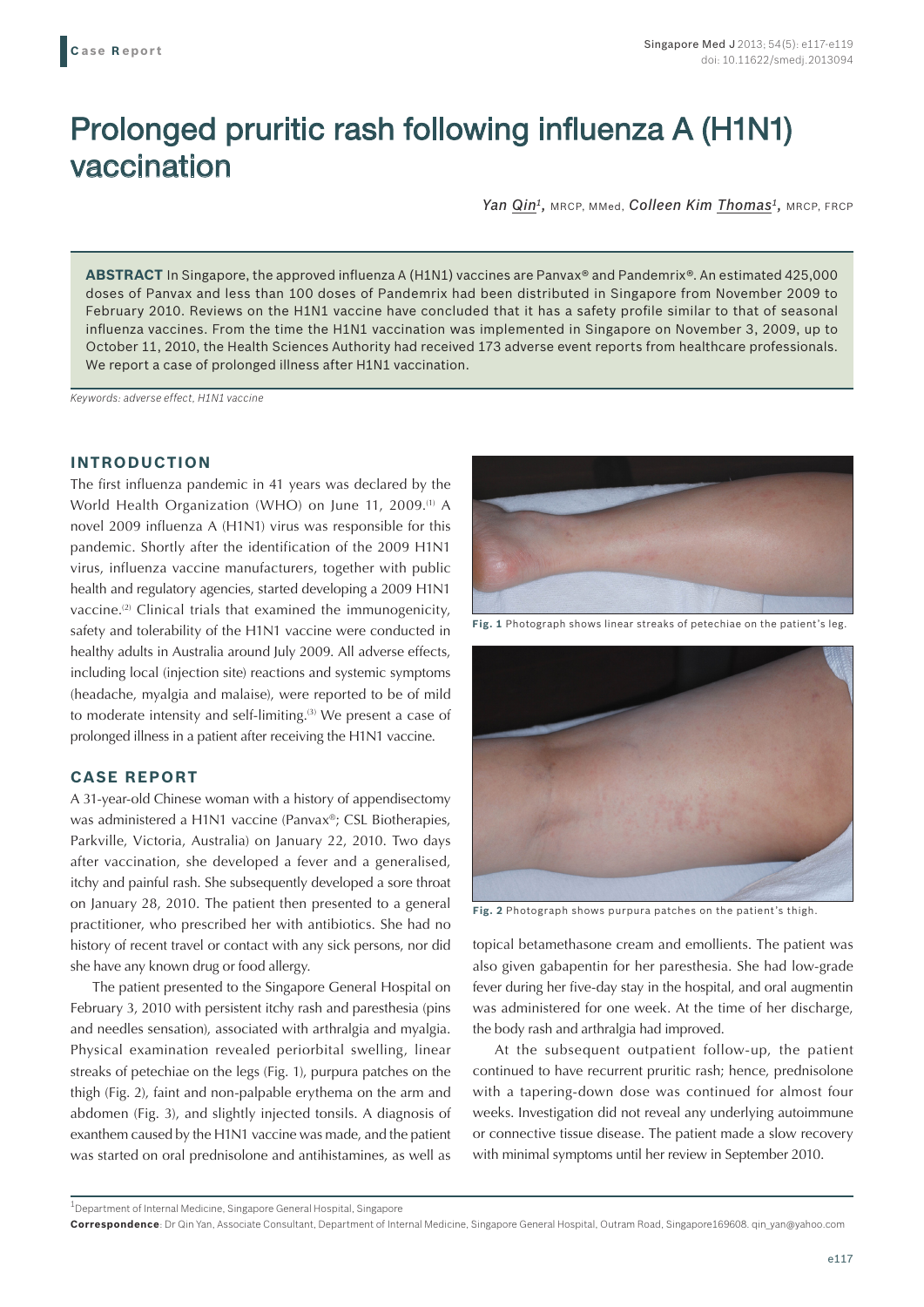

**Fig. 3** Photographs show faint and non-palpable erythema on the patient's (a) arm and (b) abdomen.

### **DISCUSSION**

In Singapore, the approved H1N1 vaccines are Panvax® and Pandemrix®. An estimated 425,000 doses of Panvax and less than 100 doses of Pandemrix had been distributed in Singapore from November 2009 to February 2010.<sup>(4)</sup> The H1N1 vaccine is a monovalent, unadjuvanted, inactivated and split-virus vaccine. It is prepared in embryonated chicken eggs, employing the same standard techniques used for the production of seasonal trivalent inactivated vaccine.<sup>(3)</sup>

When assessing the safety of a vaccine, it is important to be aware of the background rates of diseases in the population, in order to separate legitimate safety concerns from events that are temporarily associated with, but not caused by, the vaccine.<sup>(5)</sup> To date, the pandemic H1N1 vaccine appears to be safe and well tolerated. Since the pandemic H1N1 vaccine is similar in design to the seasonal influenza vaccine, adverse effects are expected to be similar to those seen following seasonal influenza vaccination. The United States (US) Center for Disease Control and Prevention (CDC) reported the vaccine safety results for the pandemic H1N1 vaccines for the first two months of the vaccination campaign (October 1 to November 24, 2009), based on 3,783 reports from the US Vaccine Adverse Event Report System (VAERS) and data from 438,376 individuals vaccinated in managed-care organisations, through the Vaccine Safety Datalink (VSD).<sup>(6)</sup> The VAERS data reported 82 adverse events per million pandemic H1N1 vaccine doses distributed, whereas that for the seasonal influenza vaccine was 47 per million doses distributed. However, no substantial difference in the proportion or types of serious adverse events was observed between the pandemic H1N1 and seasonal influenza vaccines.<sup>(6)</sup>

The Health Sciences Authority (HSA) of Singapore received 152 reported adverse events for the 425,000 doses of H1N1 vaccination distributed in Singapore from November 2009 to February 2010.<sup>(4)</sup> The reported rate of adverse events in Singapore appears to be higher than that reported in the US. One reason for this disparity could be the higher rate of adverse events among Asian populations as compared to Caucasian populations.<sup>(6)</sup> Notably, China reported an adverse event rate of 90 per million doses,<sup>(6)</sup> which is also slightly higher than that reported in the US. The second possible reason for the disparity could be the variance in the reporting system of different countries. As Singapore has a highly efficient reporting system, the adverse event rate may be more accurately represented in Singapore than in other reporting systems, i.e. the VAERS and China CDC, which may have underestimated figures due to the relatively large population size in these countries.

Clinical trials of the Panvax H1N1 vaccine conducted in healthy adults and children have not shown any occurrence of death, serious adverse events or adverse events of special interest (e.g. Guillain-Barre syndrome and immune system disorder). The most common solicited local event reported was injection-site tenderness and pain, and the most commonly reported solicited systemic events were headache, malaise and myalgia. The side-effect profile of the H1N1 vaccine, particularly the frequency and severity of solicited and unsolicited adverse events, is consistent with previous experience with seasonal influenza vaccines in adults.<sup>(8)</sup> Among the 173 cases of adverse events reported to the HSA (as of October 11, 2011), 34 were reported as a generalised rash, of which 19 were pruritic rash. (4) Careful review of the Panvax product brochure revealed that generalised rash was not reported in healthy adults and children recruited in its clinical trials. Post-marketing surveillance revealed that pruritus, urticaria and rash were uncommon (i.e.  $\geq$  1/1,000 and < 1/100).<sup>(9)</sup> This is consistent with our local data.

The case that we have reported is likely to be an extremely rare reaction to the Panvax H1N1 vaccine. Further studies are required to standardise the treatment for this type of adverse reaction.

### **ACKNOWLEDGEMENTS**

Statistical information was adapted from the CDC and HSA websites.

#### **REFERENCES**

- 1. World Health Organization. DG Statement following the meeting of the Emergency Committee. In: World Health Organization: Global Alert and Response (GAR) [online]. Available at: www.who.int/csr/disease/ swineflu/4th\_meeting\_ihr/en/index.html. Accessed October 10, 2010.
- 2. Kuehn BM. CDC names H1N1 vaccine priority groups. JAMA 2009; 302:1157-8.
- 3. Greenberg ME, Lai MH, Hartel GF, et al. Response to a monovalent 2009 influenza A (H1N1) vaccine. N Engl J Med 2009; 361:2405-13.
- 4. Health Sciences Authority, Singapore. Update on safety monitoring of H1N1 vaccines from 3 November 2009 to 28 February 2010 [online]. Available at: www.hpp.moh.gov.sg. Accessed October 11, 2010.